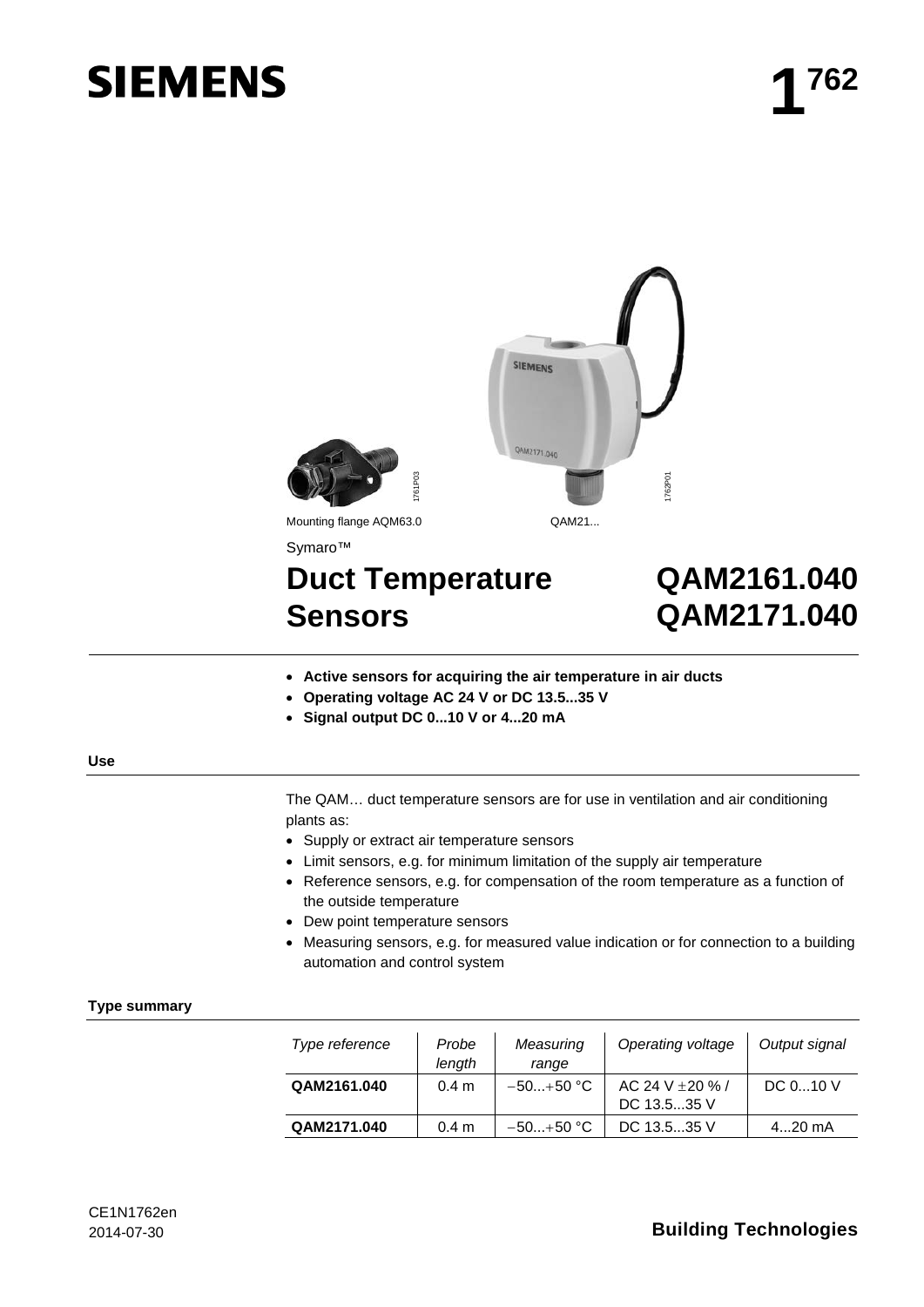| When ordering, please give name and type reference, e.g.:<br>Duct temperature sensor QAM2161.040<br>The sensor is supplied complete with mounting flange AQM63.0 and cable entry gland<br>M16.                                                                                                              |  |  |
|-------------------------------------------------------------------------------------------------------------------------------------------------------------------------------------------------------------------------------------------------------------------------------------------------------------|--|--|
|                                                                                                                                                                                                                                                                                                             |  |  |
| All systems or devices capable of acquiring and handling the sensor's DC 010 V or<br>420 mA output signal.                                                                                                                                                                                                  |  |  |
|                                                                                                                                                                                                                                                                                                             |  |  |
| The sensor acquires the air temperature via its sensing element whose resistance<br>value changes as a function of the temperature. This change is converted to a<br>DC 010 V or 420 mA output signal, depending on the type of sensor. The output<br>signal corresponds to the selected temperature range. |  |  |
| Output signal, terminal I1<br>762D02er<br>900<br>800<br>Inadmissible<br>700<br>Burden [Ohm]<br>range!<br>600<br>Admissible<br>500<br>range<br>400<br>300<br>200<br>100<br>0<br>20<br>30<br>$\Omega$<br>10<br>40<br>Operating voltage<br>[DC V]                                                              |  |  |
|                                                                                                                                                                                                                                                                                                             |  |  |

**Mechanical design**

The duct temperature sensor consists of housing, printed circuit board, connection terminals and probe.

The 2-sectional housing is comprised of base and removable cover (snap-on design). The measuring circuit and the setting element are located on the printed circuit board inside the cover, the connection terminals on the base.

Cable entry is made via the M16 cable entry gland (IP 54) supplied with the sensor which can be screwed into the housing. Probe and housing are rigidly connected. The sensor is designed for screwed or flanged mounting.

It can be fitted as follows:

- With the mounting flange supplied with the sensor (recommended), which is to be fitted to the sensor and then secured in accordance with the required immersion length, or
- Without mounting flange (making use of the maximum immersion length). For that propose, the housing has 4 holes for fitting the sensor directly to the air duct



#### Setting element

2/6

1762Z01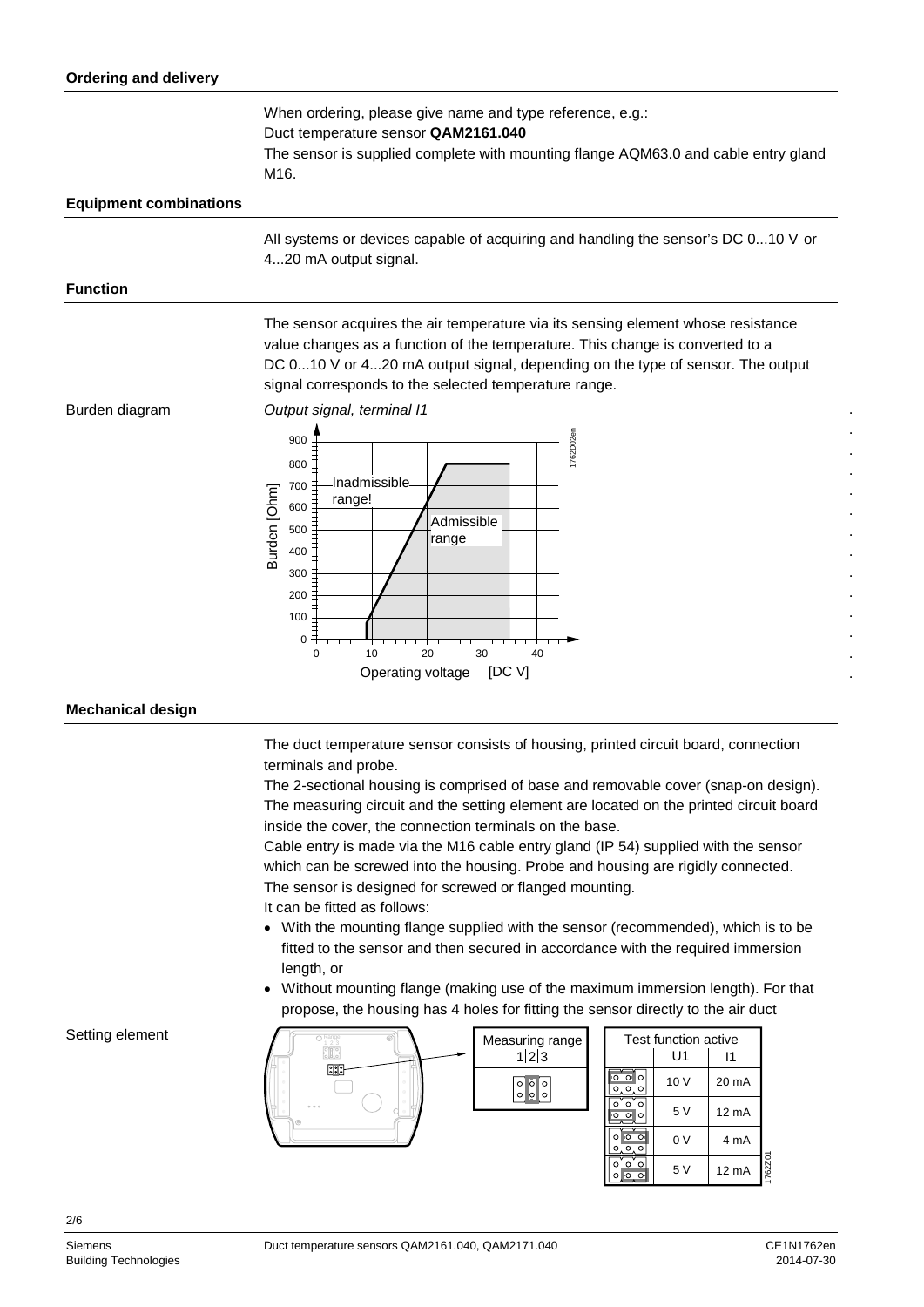|                                      | The setting element is located inside the cover. It consists of 6 pins and a shorting plug.<br>It is used to select the required measuring range and to activate the test function.                                                                                                                                                                                                                                                                                                                                                                                                                                                                                         |  |  |  |
|--------------------------------------|-----------------------------------------------------------------------------------------------------------------------------------------------------------------------------------------------------------------------------------------------------------------------------------------------------------------------------------------------------------------------------------------------------------------------------------------------------------------------------------------------------------------------------------------------------------------------------------------------------------------------------------------------------------------------------|--|--|--|
|                                      | The different plug positions have the following meaning<br>• For the temperature measuring range:<br>Shorting plug in the left position $(R1) = 050$ °C<br>Shorting plug in the mid position (R2) = $-50+50$ °C (factory setting)<br>Shorting plug in the right position (R3) = $-35+35$ °C<br>• For activating the test function:<br>Shorting plug in the horizontal position: The values according to the table "Test<br>function active" will be made available at the signal output.                                                                                                                                                                                    |  |  |  |
| Fault                                | In the event of fault, the output signal will reach 0 V (4 mA) after 60 seconds.                                                                                                                                                                                                                                                                                                                                                                                                                                                                                                                                                                                            |  |  |  |
| <b>Engineering notes</b>             |                                                                                                                                                                                                                                                                                                                                                                                                                                                                                                                                                                                                                                                                             |  |  |  |
|                                      | To power the sensor, a transformer for safety extra low-voltage (SELV) with separate<br>windings for 100 % duty is required. When sizing and electrically protecting the<br>transformer, local safety regulations must be observed.                                                                                                                                                                                                                                                                                                                                                                                                                                         |  |  |  |
|                                      | When sizing the transformer, the power consumption of the temperature sensor must<br>be taken into consideration. For correct wiring, refer to the Data Sheets of the devices<br>with which the sensor is used.                                                                                                                                                                                                                                                                                                                                                                                                                                                             |  |  |  |
|                                      | The permissible cable lengths must be observed.                                                                                                                                                                                                                                                                                                                                                                                                                                                                                                                                                                                                                             |  |  |  |
| Cable routing and<br>cable selection | When laying the cables, it must be observed that the longer the cables run side by side<br>and the smaller the distance between them, the greater the electrical interference.<br>Twisted pair cables are required for the secondary supply lines and the signal lines.                                                                                                                                                                                                                                                                                                                                                                                                     |  |  |  |
| <b>Mounting notes</b>                |                                                                                                                                                                                                                                                                                                                                                                                                                                                                                                                                                                                                                                                                             |  |  |  |
| Mounting location                    | • For supply air temperature control: Downstream from the fan, if the fan is located<br>after the last air handling unit. Otherwise, after the last air handling unit with a<br>minimum distance of 0.5 m<br>• For extract air temperature control: Always upstream of the extract air fan<br>• As a limit sensor for the supply air temperature: As close as possible to the air outlet<br>into the room<br>For dew point control: Immediately after the spray trap of the air washer<br>Manually bend the probe so that it lies diagonally across the duct or in equally spaced<br>windings across the entire duct cross-section. The probe must not touch the duct wall. |  |  |  |
|                                      | Mounting Instructions are printed on the packaging.                                                                                                                                                                                                                                                                                                                                                                                                                                                                                                                                                                                                                         |  |  |  |
| Mounting positions                   | Permitted:<br>Not permitted:                                                                                                                                                                                                                                                                                                                                                                                                                                                                                                                                                                                                                                                |  |  |  |
| Mounting examples                    | 200<br>$\gamma$<br>761207                                                                                                                                                                                                                                                                                                                                                                                                                                                                                                                                                                                                                                                   |  |  |  |

3/6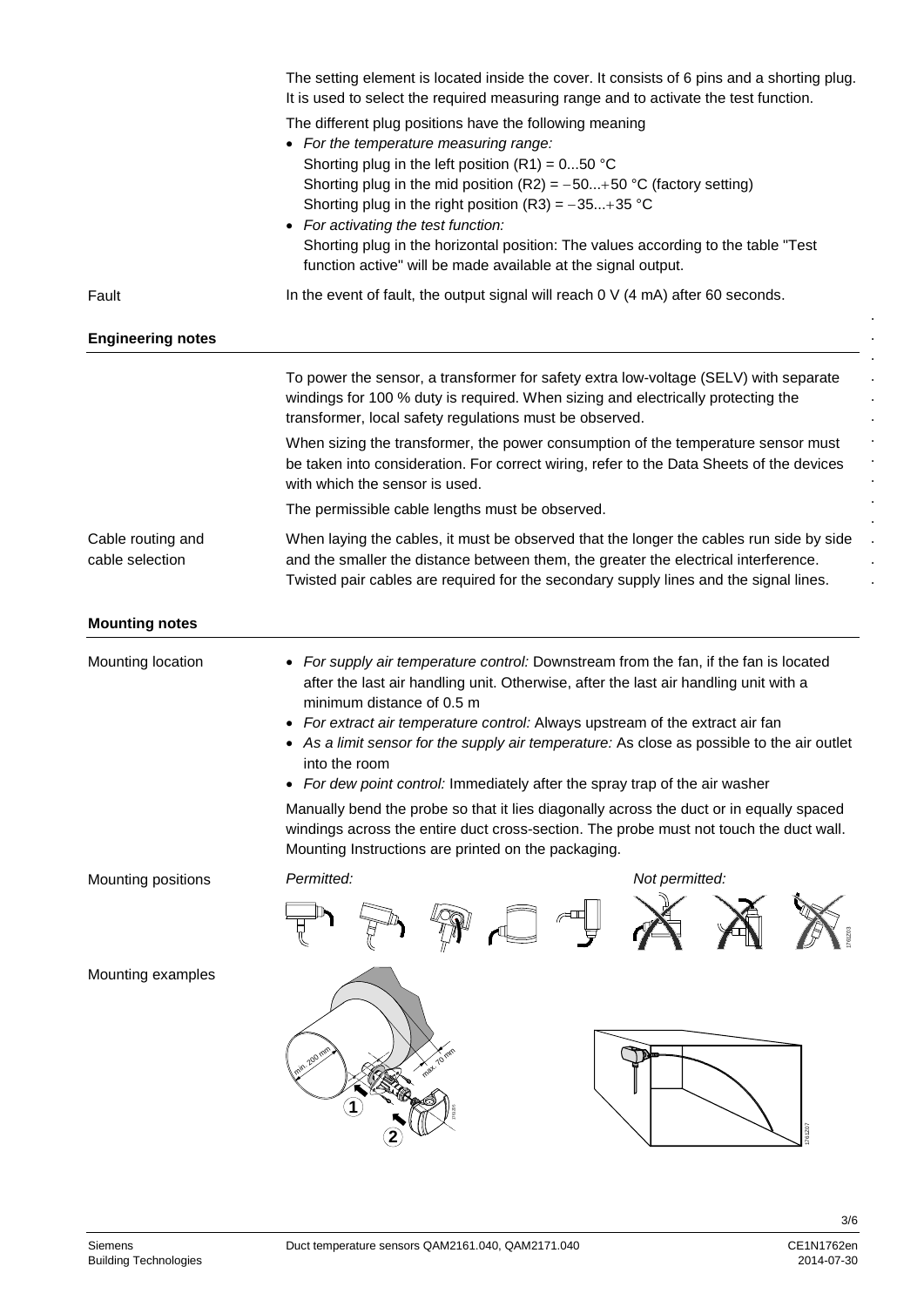### **Disposal**

|                                      | The devices are considered electronics devices for disposal in term of European<br>Directive 2012/19/EU and may not be disposed of as domestic waste.<br>Dispose of the device via the channels provided for this purpose.<br>Comply with all local and currently applicable laws and regulations. |                                                                                                                 |  |  |
|--------------------------------------|----------------------------------------------------------------------------------------------------------------------------------------------------------------------------------------------------------------------------------------------------------------------------------------------------|-----------------------------------------------------------------------------------------------------------------|--|--|
|                                      |                                                                                                                                                                                                                                                                                                    |                                                                                                                 |  |  |
| <b>Technical data</b>                |                                                                                                                                                                                                                                                                                                    |                                                                                                                 |  |  |
| Power supply                         | Power supply<br>Operating voltage (QAM2161.040                                                                                                                                                                                                                                                     | Safety extra-low voltage (SELV)<br>AC 24 V ± 20%, or DC 13.535 V<br>or<br>AC/DC 24 V class 2 (US)               |  |  |
|                                      | Operating voltage (QAM2171.040)                                                                                                                                                                                                                                                                    | DC 13.535 V<br>or                                                                                               |  |  |
|                                      |                                                                                                                                                                                                                                                                                                    | DC 24 V class 2 (US)                                                                                            |  |  |
|                                      | Frequency                                                                                                                                                                                                                                                                                          | 50/60 Hz at AC 24 V                                                                                             |  |  |
|                                      | External supply line protection (EU)                                                                                                                                                                                                                                                               | Fuse slow max. 10 A<br>or<br>Circuit breaker max. 13 A<br>Characteristic B, C, D according to<br>EN 60898<br>or |  |  |
|                                      |                                                                                                                                                                                                                                                                                                    | Power source with current limitation of max.                                                                    |  |  |
|                                      |                                                                                                                                                                                                                                                                                                    | 10 A                                                                                                            |  |  |
|                                      | Power consumption                                                                                                                                                                                                                                                                                  | $≤1 VA$                                                                                                         |  |  |
| Line lengths for<br>measuring signal | Perm. cable lengths<br>Copper cable 0.6 mm dia.<br>Copper cable 1 mm <sup>2</sup><br>Copper cable 1.5 mm <sup>2</sup>                                                                                                                                                                              | 50 m<br>150 m<br>300 m                                                                                          |  |  |
| <b>Functional data</b>               | Measuring range                                                                                                                                                                                                                                                                                    | $-50+50$ °C (R2 = factory setting),<br>050 °C (R1), $-35+35$ °C (R3)                                            |  |  |
|                                      | Probe<br>Probe length<br>Minimum bending radius                                                                                                                                                                                                                                                    | 0.4 <sub>m</sub><br>$10 \text{ mm}$                                                                             |  |  |
|                                      | Sensing element                                                                                                                                                                                                                                                                                    | Pt 1000                                                                                                         |  |  |
|                                      | Time constant                                                                                                                                                                                                                                                                                      | 30 s at 2 m/s                                                                                                   |  |  |
|                                      | Dead time<br>Measuring accuracy in the range of<br>$-25+25$ °C<br>$-50+50$ °C<br>Output signal, linear (terminal U1)                                                                                                                                                                               | $<$ 1 s<br>$\pm$ 0.75 K<br>±0.9K<br>DC 010 V $\hat{=}$ -50+50 °C<br>or $-35+35$ °C or 050 °C,                   |  |  |
|                                      | Output signal, linear (terminal I1)                                                                                                                                                                                                                                                                | max. $\pm 1$ mA<br>420 mA $\hat{=}$ -50+50 °C                                                                   |  |  |
|                                      | Burden                                                                                                                                                                                                                                                                                             | or -35+35 °C or 050 °C<br>refer to "Function"                                                                   |  |  |
| Degree of protection                 | Protection degree of housing                                                                                                                                                                                                                                                                       | IP54 according to EN 60529                                                                                      |  |  |
|                                      | <b>Protection class</b>                                                                                                                                                                                                                                                                            |                                                                                                                 |  |  |
| Electrical connections               | Connection terminals for                                                                                                                                                                                                                                                                           | III according to EN 60730-1<br>1 x 2.5 mm <sup>2</sup> or 2 x 1.5 mm <sup>2</sup>                               |  |  |
|                                      |                                                                                                                                                                                                                                                                                                    | M 16 x 1.5                                                                                                      |  |  |
| <b>Environmental conditions</b>      | Cable entry gland (enclosed)<br>Operation<br>Climatic conditions<br>Temperature (housing)<br>Humidity (housing)                                                                                                                                                                                    | IEC 721-3-3<br>class 3K5<br>$-40+70$ °C<br>595 % r. h.                                                          |  |  |
|                                      | Transport<br><b>Climatic conditions</b><br>Temperature<br>Humidity<br>Mechanical conditions                                                                                                                                                                                                        | IEC 721-3-2<br>class 2K3<br>$-25+70$ °C<br><95 % r. h.<br>class 2M2                                             |  |  |

4/6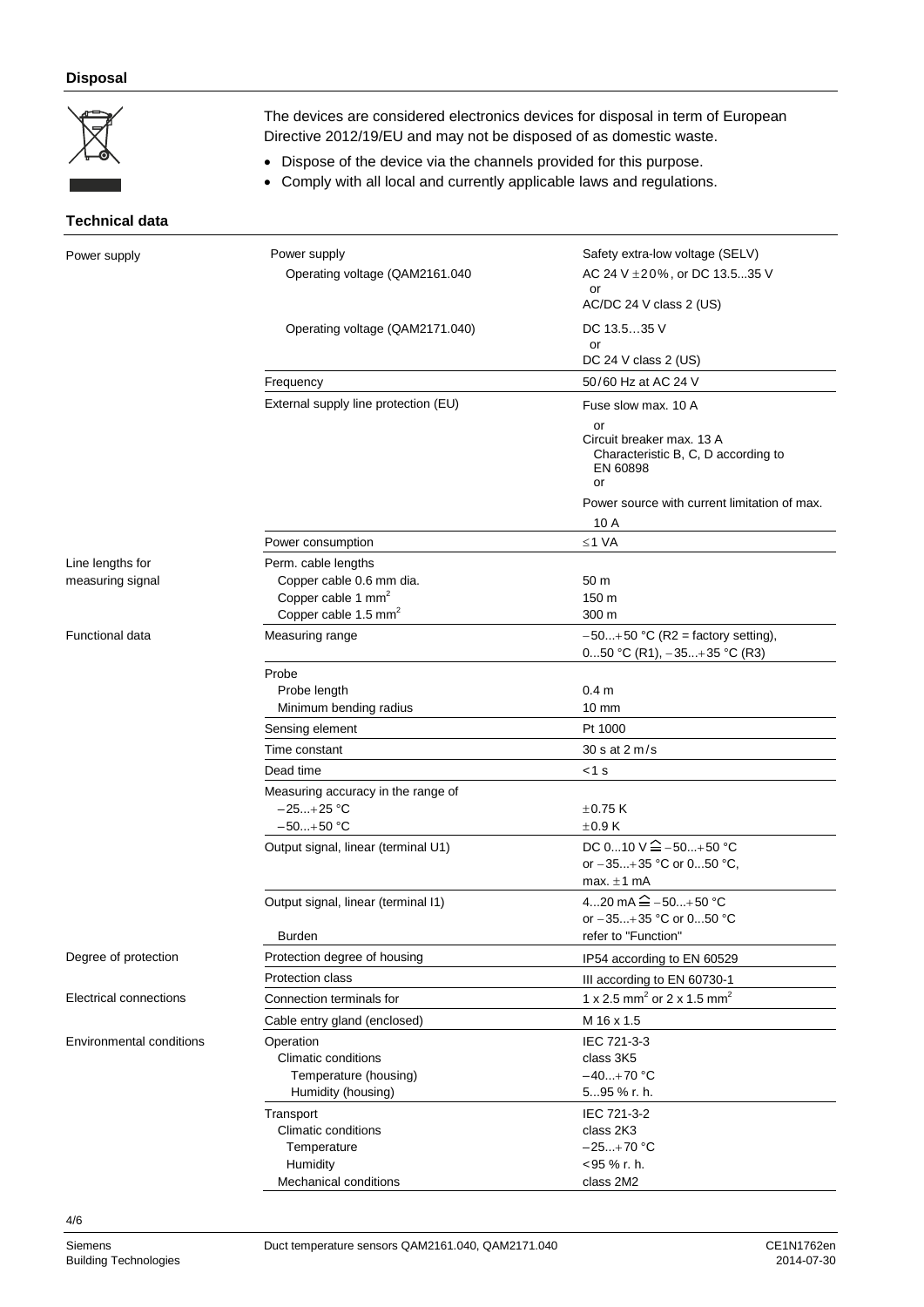| Materials and colors        | Probe                                                                                                                                                                                                                              | copper, polyolefine                                            |
|-----------------------------|------------------------------------------------------------------------------------------------------------------------------------------------------------------------------------------------------------------------------------|----------------------------------------------------------------|
|                             | Base                                                                                                                                                                                                                               | polycarbonate, RAL 7001 (silver-grey)                          |
|                             | Cover                                                                                                                                                                                                                              | polycarbonate, RAL 7035 (light-grey)                           |
|                             | Mounting flange                                                                                                                                                                                                                    | PA 66 (black)                                                  |
|                             | Cable entry gland                                                                                                                                                                                                                  | PA, RAL 7035 (light-grey)                                      |
|                             | Packaging                                                                                                                                                                                                                          | corrugated cardboard                                           |
| Directives and Standards    | <b>Product standard</b>                                                                                                                                                                                                            | EN 60730-1                                                     |
|                             |                                                                                                                                                                                                                                    | Automatic electrical controls for household<br>and similar use |
|                             | EU Conformity (CE)                                                                                                                                                                                                                 | CET1762xx <sup>"</sup>                                         |
|                             | <b>RCM Conformity</b>                                                                                                                                                                                                              | CE1T1864en C1 *)                                               |
|                             | UL                                                                                                                                                                                                                                 | UL 873, http://ul.com/database                                 |
| Environmental compatibility | The product environmental declaration CE1E1762 <sup>"</sup> contains data on environmentally compatible<br>product design and assessments (RoHS compliance, materials composition, packaging, environmental<br>benefit, disposal). |                                                                |
| Weight                      | Incl. packaging                                                                                                                                                                                                                    |                                                                |
|                             | QAM2161.040                                                                                                                                                                                                                        | approx. 0.17 kg                                                |
|                             | QAM2171.040                                                                                                                                                                                                                        | approx. 0.17 kg                                                |

\*) The documents can be downloaded from [http://siemens.com/bt/download.](http://siemens.com/bt/download)

#### **Connection terminals**

**QAM2161.040**

**QAM2171.040**



- G, G0 Operating voltage AC 24 V (SELV) or DC 13.5...35 V
- G1 Operating voltage DC 13.5...35 V<br>I1 Signal output 4...20 mA
	- Signal output 4...20 mA
- for measuring range −50...+50 °C (factory setting), 0...50 °C or −35...+35 °C U1 Signal output DC 0...10 V
	- for measuring range −50...+50 °C (factory setting), 0...50 °C or −35...+35 °C